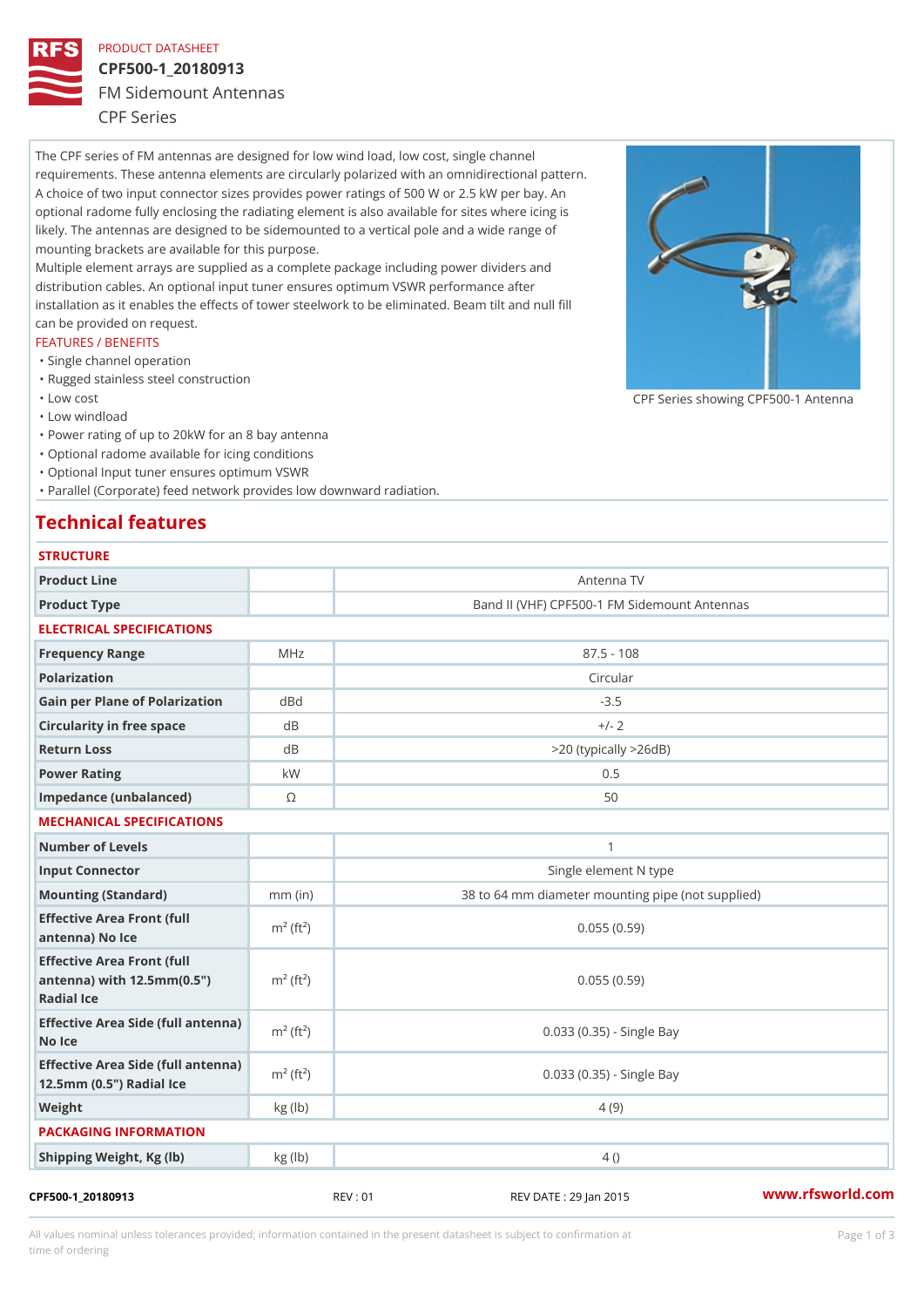## PRODUCT DATASHEET

CPF500-1\_20180913 FM Sidemount Antennas CPF Series

| MATERIAL                              |                 |
|---------------------------------------|-----------------|
| Material                              | Stainless Steel |
| Material - Radome                     | Stainless Steel |
| Material - Insulators                 | Stainless Steel |
| Material - Support Pole /<br>Mounting | Stainless Steel |
| Material - Reflecting Screen          | Stainless Steel |

CPF500-1\_20180913 REV : 01 REV DATE : 29 Jan 2015 [www.](https://www.rfsworld.com)rfsworld.com